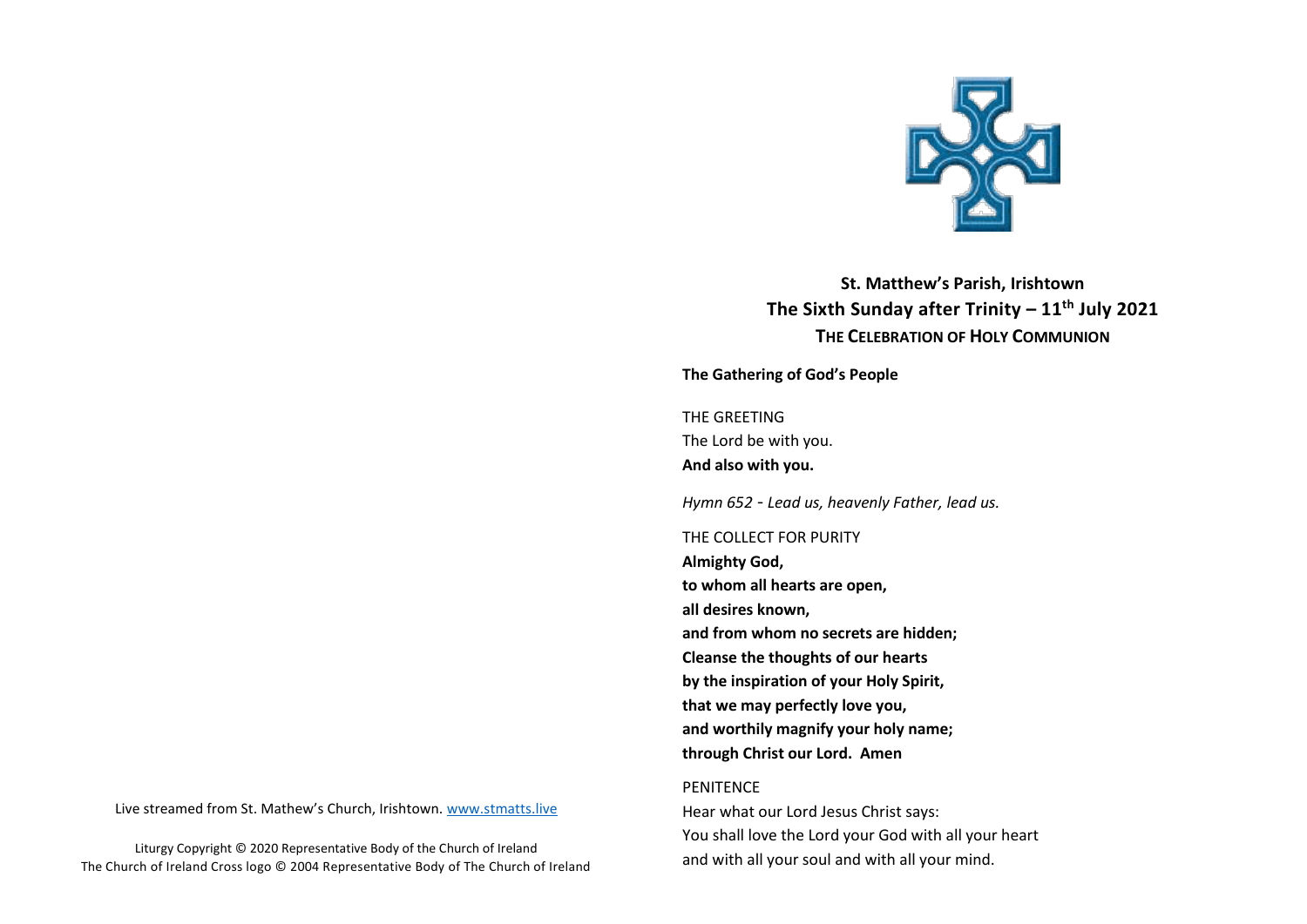This is the first and great commandment. And the second is like it. You shall love your neighbour as yourself. On these two commandments depend all the law and the prophets. **Lord, have mercy on us, and write these your laws in our hearts.**

God so loved the world that he gave his only Son Jesus Christ, to save us from our sins, to intercede for us in heaven, and to bring us to eternal life. Let us confess our sins to God our Father.

#### THE CONFESSION

**Almighty God, our heavenly Father, we have sinned in thought and word and deed, and in what we have left undone. We are truly sorry and we humbly repent. For the sake of your Son, Jesus Christ, have mercy on us and forgive us, that we may walk in newness of live to the glory of your name. Amen.** 

## THE ABSOLUTION

GLORIA in EXCELSIS **Glory to God in the highest, and peace to his people on earth. Lord God, heavenly King, almighty God and Father, we worship you, we give you thanks, we praise you for your glory. Lord Jesus Christ, only Son of the Father, Lord God, Lamb of God, you take away the sin of the world: have mercy on us; you are seated at the right hand of the Father: receive our prayer. For you alone are the Holy One, you alone are the Lord, you alone are the Most High, Jesus Christ, with the Holy Spirit, in the glory of God the Father. Amen.**

# THE COLLECT OF THE DAY

Merciful God, you have prepared for those who love you such good things as pass our understanding: Pour into our hearts such love toward you that we, loving you above all things, may obtain your promises, which exceed all that we can desire through Jesus Christ our Lord.

PROCLAIMING AND RECEIVING THE WORD

FIRST READING: Ephesians 1: 3-14

# Psalm 24

1 The earth is the Lord's and all that fills it, ♦︎  **the compass of the world and all who dwell therein.** 2 For he has founded it upon the seas  $\triangle$  **and set it firm upon the rivers of the deep.** 3 'Who shall ascend the hill of the Lord, ♦︎ **or who can rise up in his holy place?**' 4 'Those who have clean hands and a pure heart, ♦︎ **who have not lifted up their soul to an idol, nor sworn an oath to a lie;** 5 'They shall receive a blessing from the Lord, ♦︎ **a just reward from the God of their salvation**.' 6 Such is the company of those who seek him,  $\triangleleft$  **of those who seek your face, O God of Jacob.** 7 Lift up your heads, O gates; be lifted up, you everlasting doors; ♦︎ **and the King of glory shall come in.** 8 'Who is the King of glory?' ♦︎ '**The Lord, strong and mighty, the Lord who is mighty in battle.'** 9 Lift up your heads, O gates; be lifted up, you everlasting doors; ♦︎  **and the King of glory shall come in.** 10 'Who is this King of glory?' ♦︎ **'The Lord of hosts, he is the King of glory'.**

## THE GOSPEL READING

Hear the Gospel of our Saviour Christ, according to Mark Chapter 6 beginning at verse 14 **Glory to you, Lord Jesus Christ.**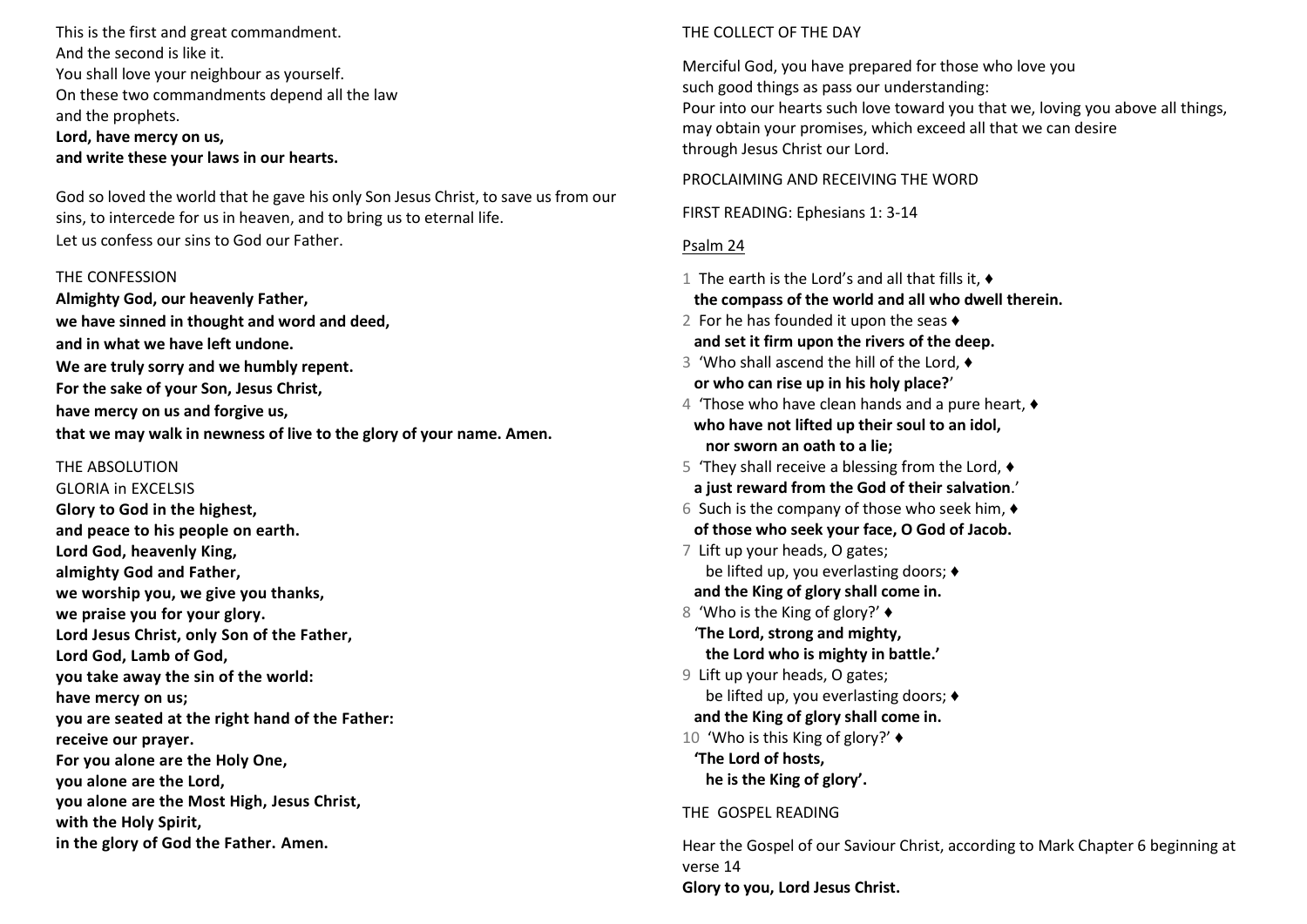*After the Gospel:* This is the Gospel of the Lord. **Praise to you, Lord Jesus Christ.**

## THE SERMON

## THE NICENE CREED

**We believe in one God,the Father, the Almighty, maker of heaven and earth, of all that is, seen and unseen. We believe in one Lord, Jesus Christ, the only Son of God, eternally begotten of the Father, God from God, Light from Light, true God from true God, begotten, not made, of one Being with the Father. Through him all things were made. For us and for our salvation he came down from heaven, was incarnate by the Holy Spirit of the Virgin Mary, and was made man. For our sake he was crucified under Pontius Pilate; he suffered death and was buried. On the third day he rose again in accordance with the Scriptures; he ascended into heaven and is seated at the right hand of the Father. He will come again in glory to judge the living and the dead, and his kingdom will have no end.**

**We believe in the Holy Spirit, the Lord, the giver of life, who proceeds from the Father and the Son, who with the Father and the Son is worshipped and glorified, who has spoken through the prophets. We believe in one holy catholic and apostolic Church. We acknowledge one baptism for the forgiveness of sins. We look for the resurrection of the dead, and the life of the world to come. Amen.**

THE PRAYERS OF THE PEOPLE Lord, in your mercy **Hear our prayer.**

At the conclusion of the prayers we say together: **Merciful Father, accept these our prayers for the sake of your Son, our Saviour Jesus Christ. Amen.**

THE PEACE Christ is our peace. He has reconciled us to God in one body by the cross. We meet in his name and share his peace.

The peace of the Lord be always with you **and also with you.**

CELEBRATING AT THE LORD'S TABLE Be present, be present, Lord Jesus Christ Our risen high priest: Make yourself known in the breaking of bread. **Amen**

THE TAKING OF THE BREAD AND WINE Christ our Passover has been sacrificed for us **Therefore let us celebrate the feast.**

CELEBRATING AT THE LORD'S TABLE Be present, be present, Lord Jesus Christ Our risen high priest: Make yourself known in the breaking of bread. **Amen**

THE TAKING OF THE BREAD AND WINE Christ our Passover has been sacrificed for us **Therefore let us celebrate the feast.**

…. in Christ you shared our life that we might live in him and he in us. **He opened wide his arms upon the cross and, with love stronger than death, he made the perfect sacrifice for sin.**